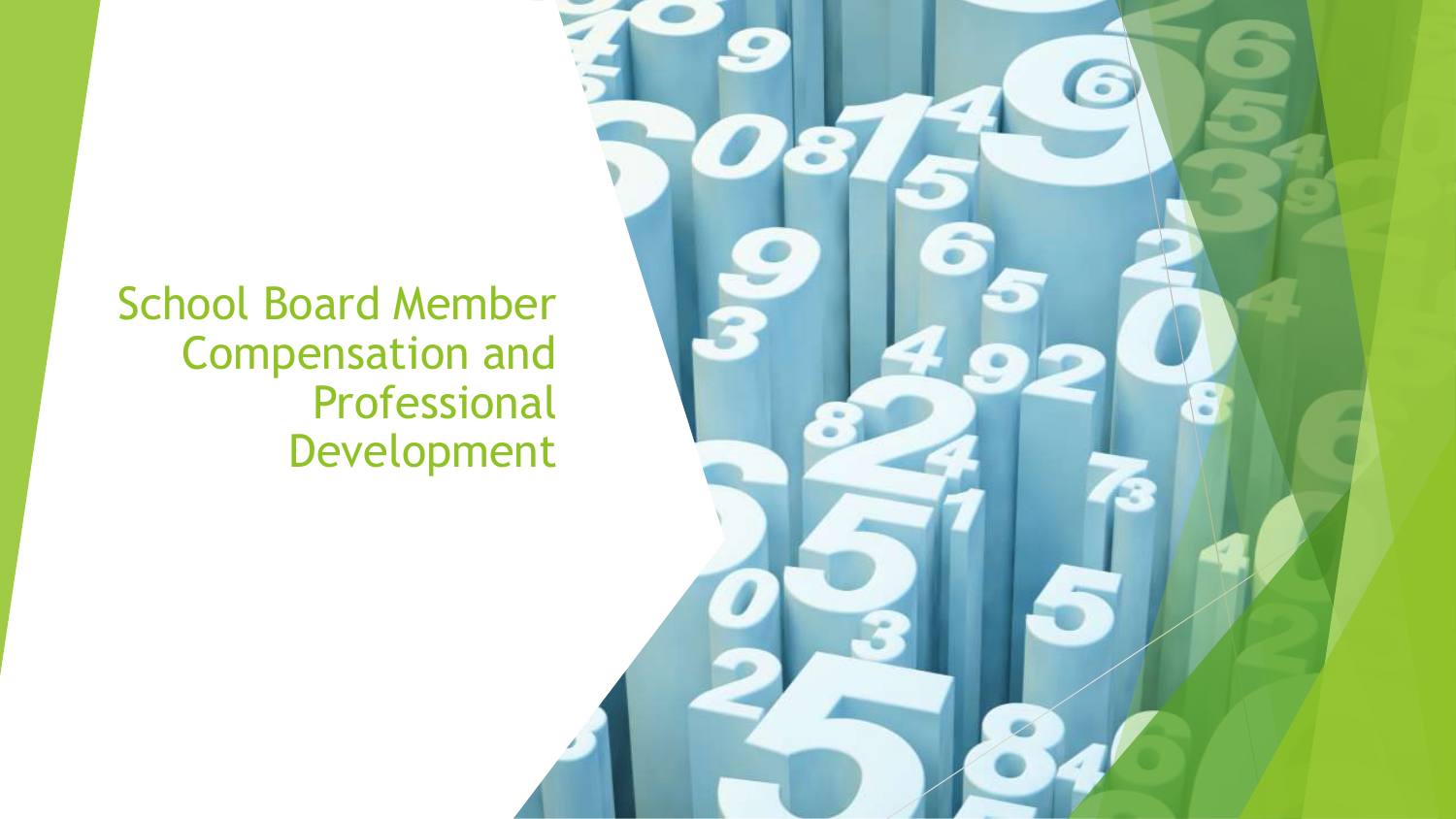#### Prince George's County School Board



#### **Compensation**

• \$18,000 – Member • \$19,000 -- Chair

#### **Expense Reimbursement**

- \$7,000 (max)
- Reimbursed for Board-approved activities, events and trainings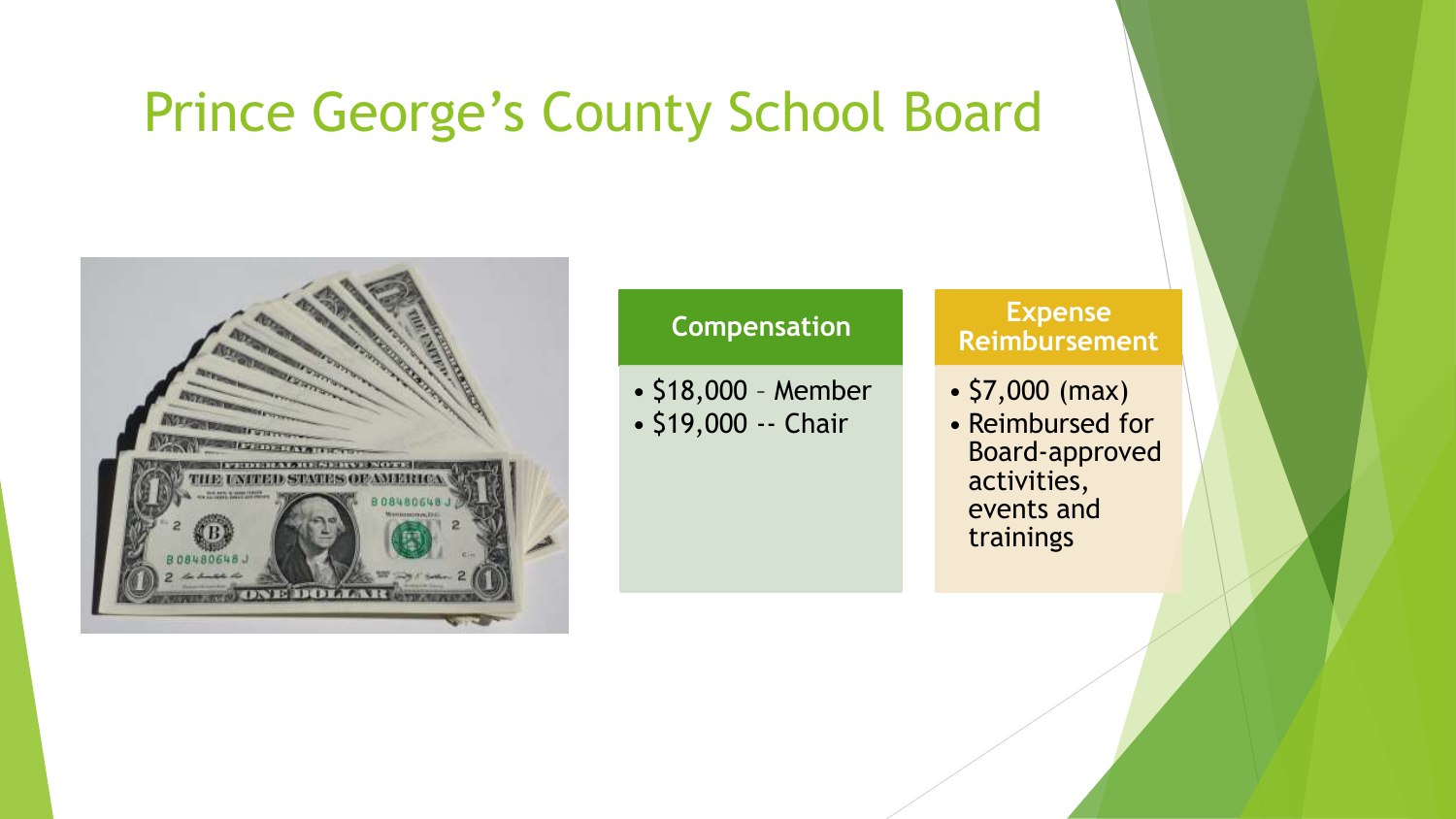## Professional Development Opportunities

- Maryland Association of Boards of Education (MABE)
- National School Boards Association (NSBA)
- Council of Urban Boards of Education (CUBE)
- One additional conference of member's choosing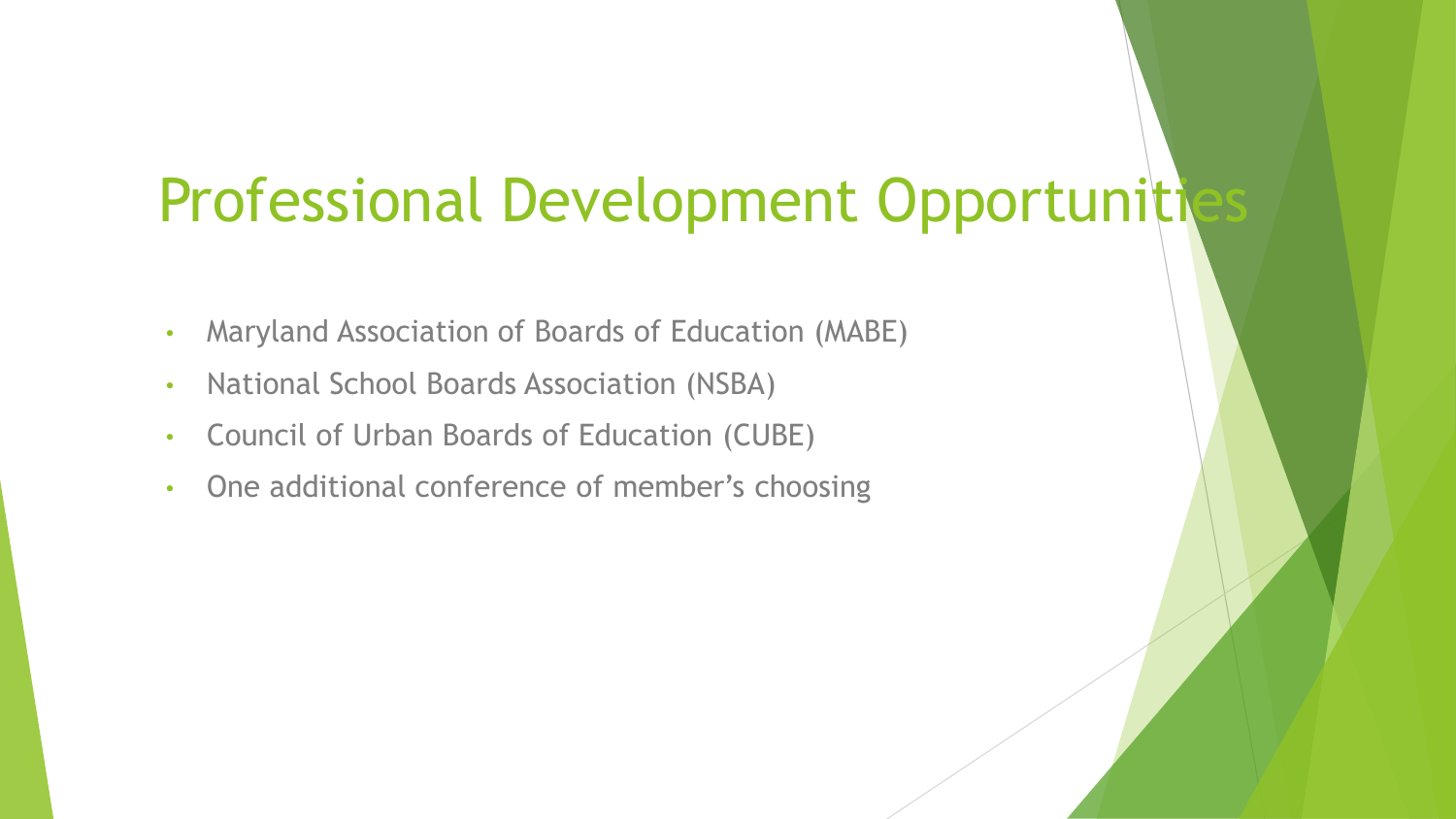## Washington Area Boards of Education

- Montgomery County -- \$25,000 (member); \$29,000 (President)
- Howard County -- \$15,000
- Anne Arundel County \$8,000 (member); \$9,000 (Vice-chair); \$10,000 (Chair)
- Fairfax County -- \$32,000 (member); \$34,000 (Chair)
- Baltimore City N/A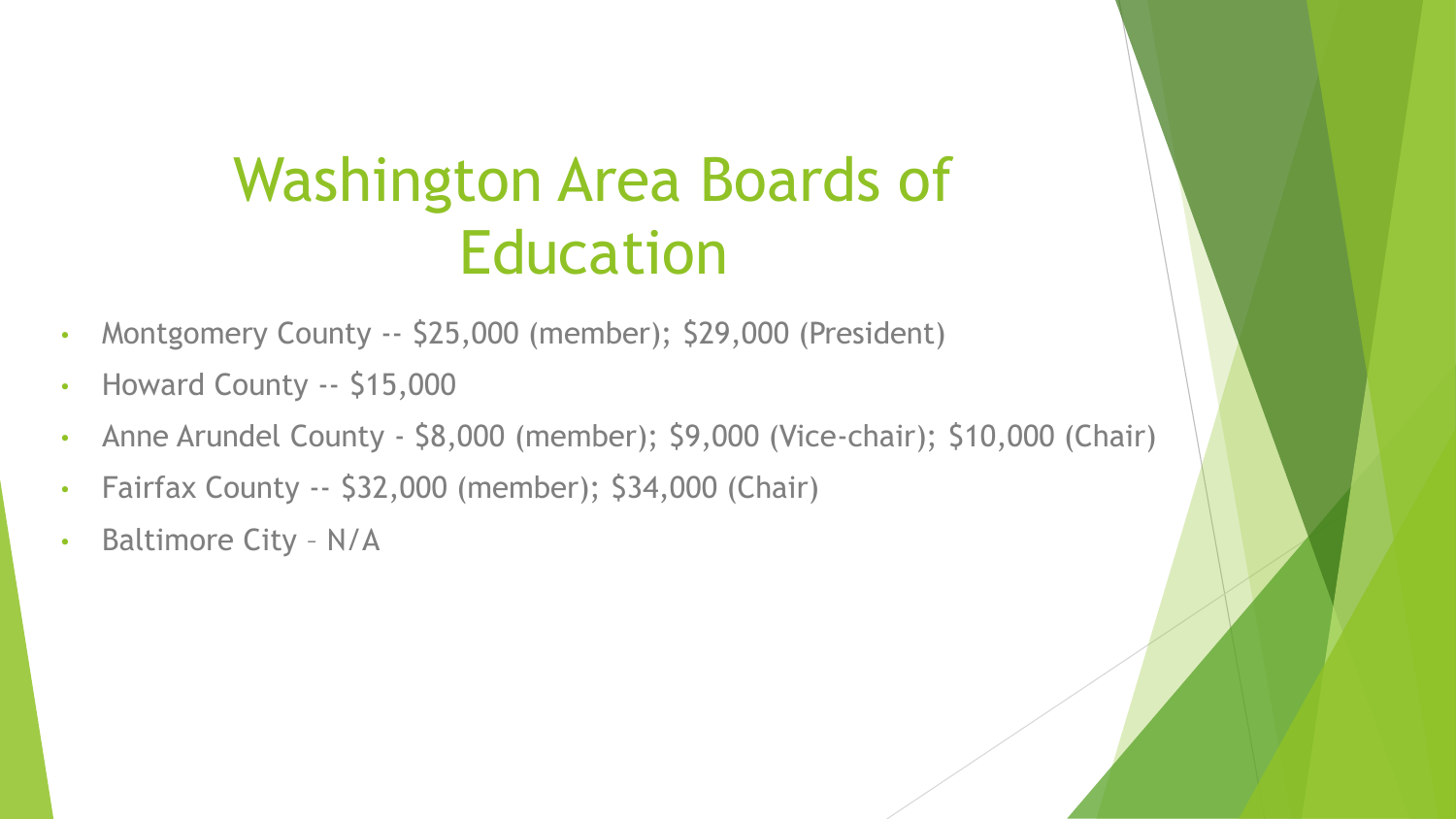# Compensation (10 largest school districts)

- NYC Department of Education N/A
- Los Angeles -- \$125,000
- Chicago N/A
- Miami-Dade \$42,570
- Clark County (NV) -- \$9,000
- Broward County (FL) -- \$42,570
- Houston N/A
- Hillsborough County (FL) -- \$42,570
- Orange County (FL) -- \$42,570
- Palm Beach County (FL) -- \$42,570